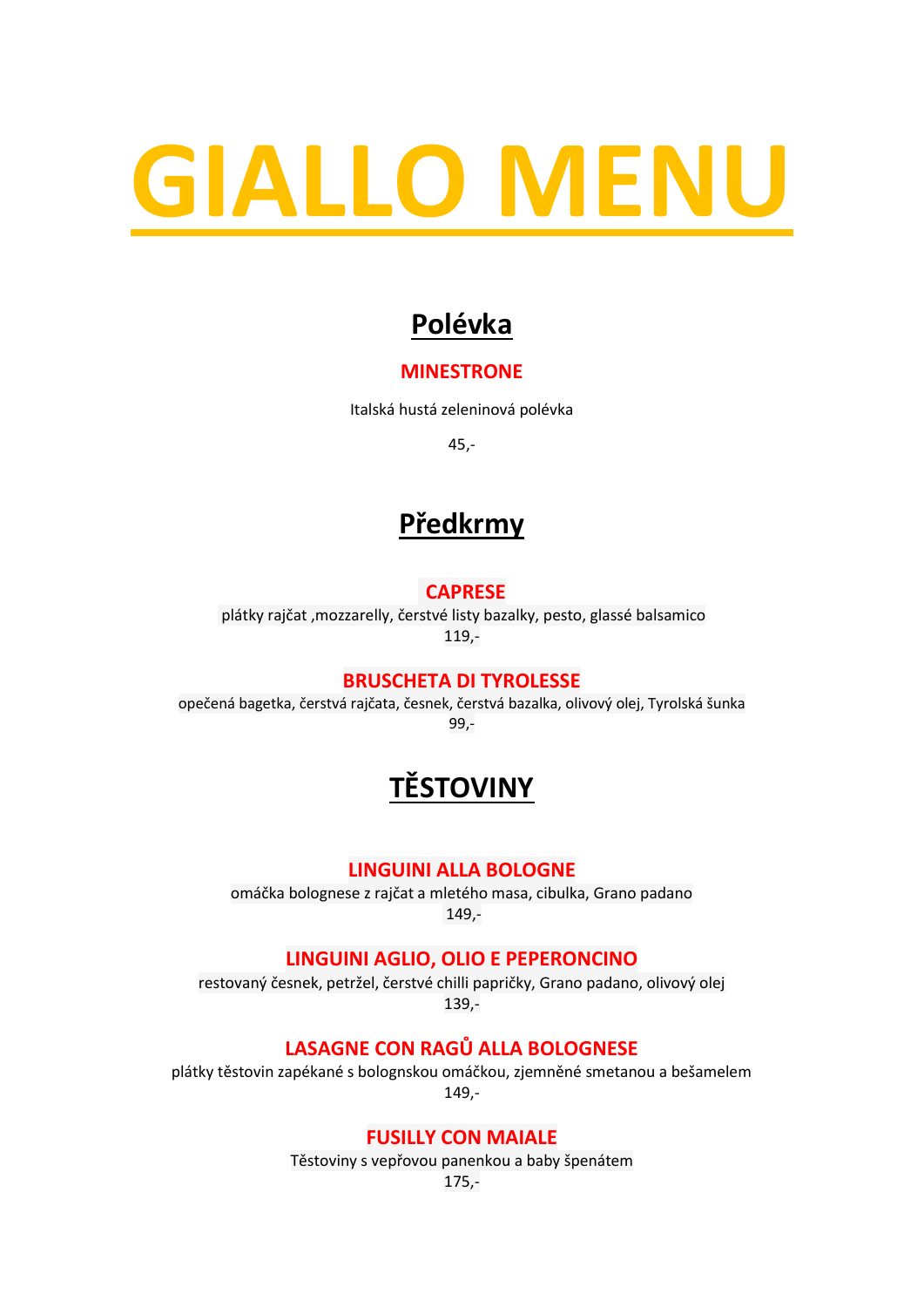## **RISOTO**

#### **RISOTTO CON FUNGHI**

cibule, rukola, hříbky, žampióny, bílé víno, máslo, parmezán 179,-

## **MASA**

#### 200g **ARISTA ALLA VERDURA**

marinovaná vepřová panenka, podávaná s restovanou čerstvou zeleninou, pizza chlebem a omáčka demi-glacé 259,-

250g **RUMPSTEAK FAGIOLINI**

Šťavnatý hovězí steak podávaný s fazolkami, pancettou, pepřová omáčka 329,-

# **SALÁTY**

#### **INSALATA CON FORMAGGIO DI CAPRA**

variace salátu, špenát, rucola, kozí sýr , sušena rajčata, balzamiková redukce, parmezanové placičky, avokádo, jemný dijonský dresink

179,-

# **SALÁTOVÝ BAR**

150g MÍCHANÝ ZELENINOVÝ SALÁT

60,-

# **DĚTSKÉ JÍDLO**

#### **LINGUINI ALLA TOMATTO**

Těstoviny v tomatové omáčce se sýrem 80 ,-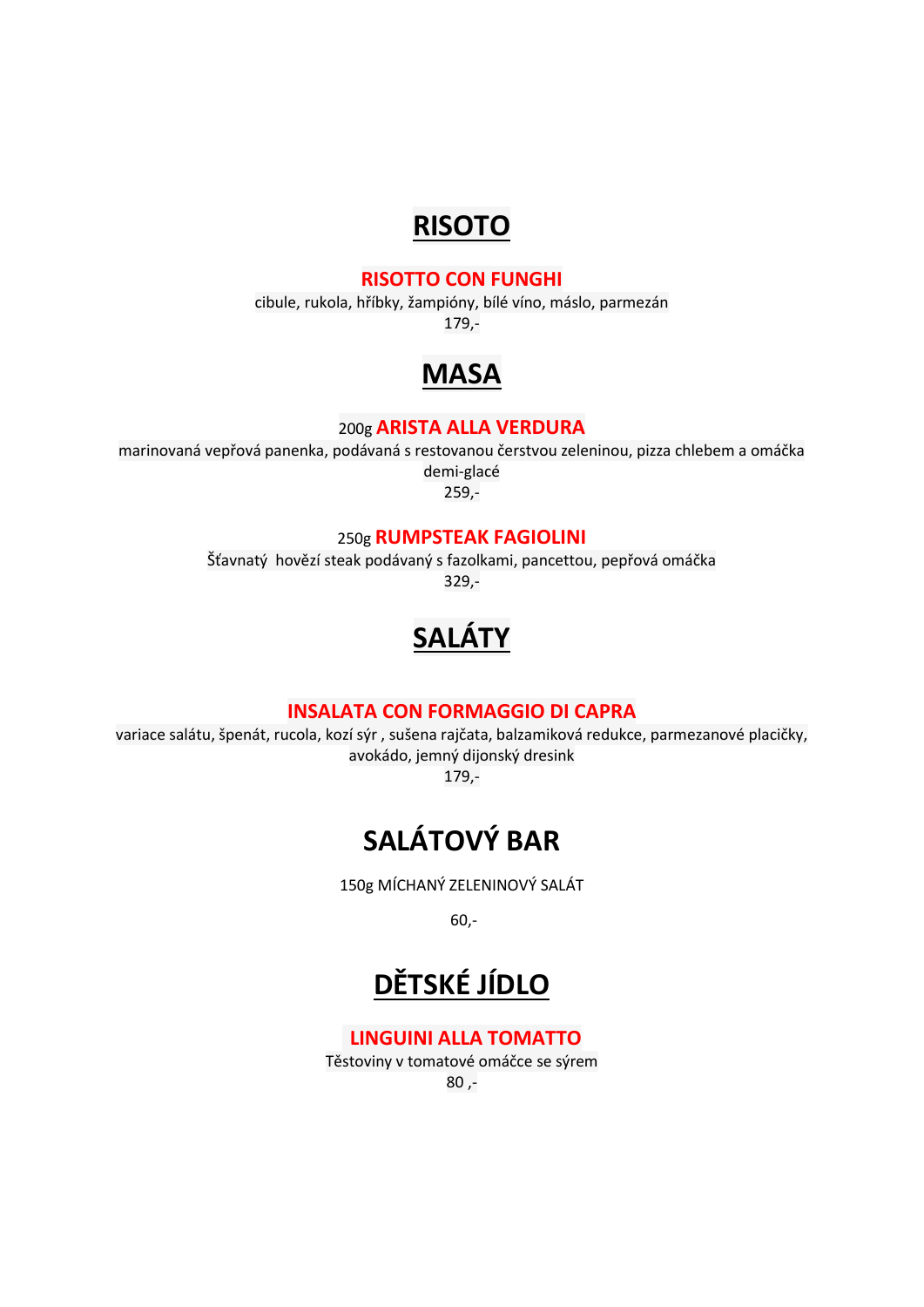## **Soup**

**MINESTRONE** Italian vegetable soup 45, -

## **Appetizers**

#### **CAPRESE**

Sliced tomatoes, mozzarella, fresh basil leaves, pesto, glassé balsamico 119, -

#### **BRUSCHETA DI TYROLESSE**

Roasted baguette, fresh tomatoes, garlic, fresh basil, olive oil, Tyrolean ham 99, -

## **PASTA**

#### **LINGUINI ALLA BOLOGNE**

Sauce bolognese of tomatoes and minced meat, onion, grano padano 149, -

#### **LINGUINI AGLIO, OLIO E PEPERONCINO**

Roasted garlic, parsley, fresh chilli peppers, grano padano, olive oil 139, -

#### **LASAGNE CON RAGS ALLA BOLOGNESE**

Slices of pasta baked with bolognese sauce, softened with cream and bechamel sauce 149, -

#### FUSILLY CON MAIALE

Pasta with pork tenderloin and baby spinach

175, -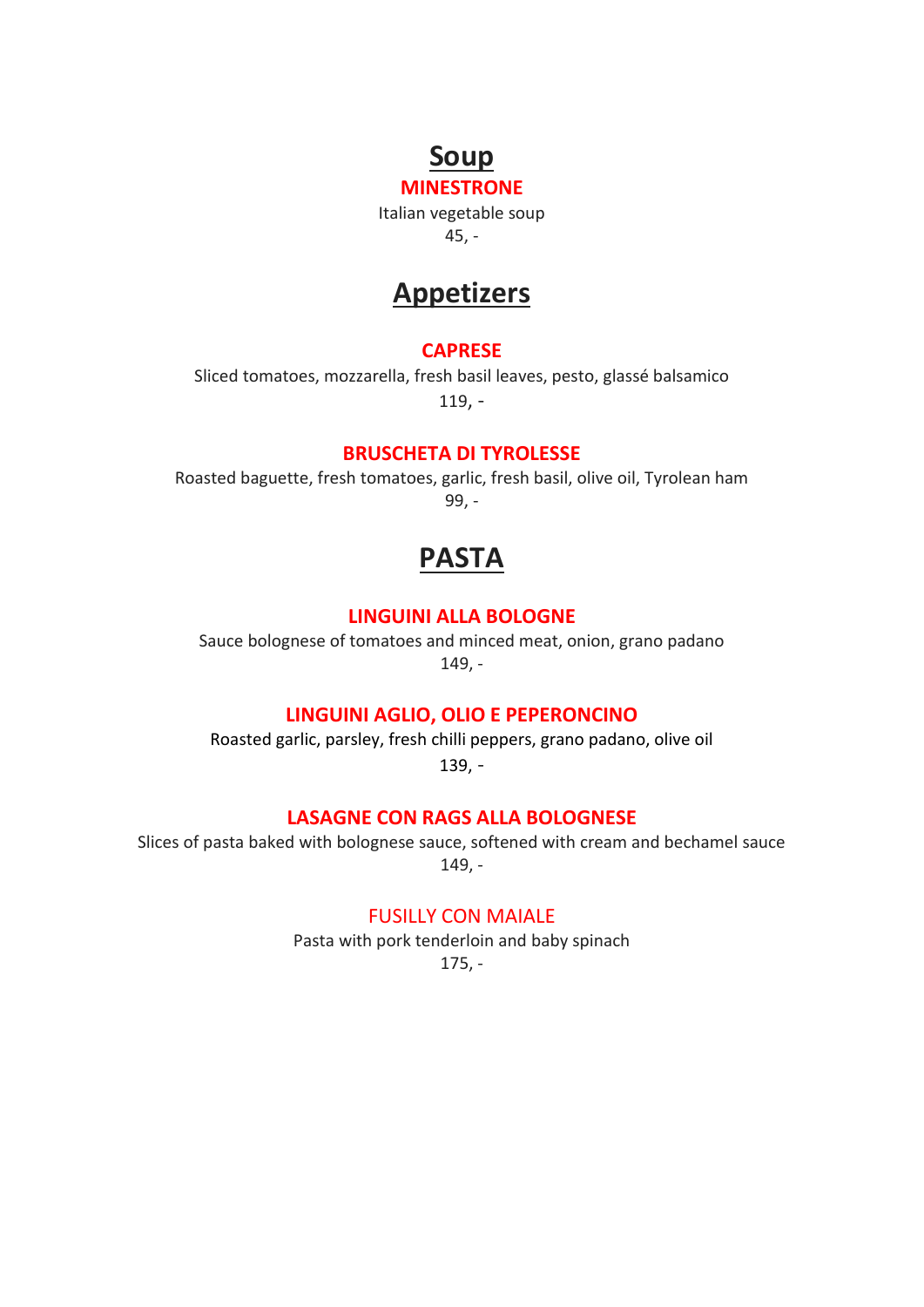## **RISOTO**

#### **RISOTTO CON FUNGHI**

Onions, rucola, mushrooms, mushrooms, white wine, butter, parmesan 179, -

## **MEAT**

#### 200g **ARISTA ALLA VERDURA**

Marinated pork tenderloin, served with roasted fresh vegetables, pizza bread and demiglacé sauce

259, -

#### 250g **RUMPSTEAK FAGIOLINI**

Beef steak served with green beans, pancetta, pepper sauce 329, -

## **SALADS**

#### **INSALATA CON FORMAGGIO DI CAPRA**

Variation of salad, spinach, rucola, goat cheese, dried tomatoes, balsamic reduction, parmesan patties, avocado, fine dijon dressing 179, -

#### **SALAD BAR**

150g MIXED VEGETABLE SALAD 60, -

### **CHILDREN'S FOOD**

#### **LINGUINI ALLA TOMATTO**

Pasta in tomato sauce with cheese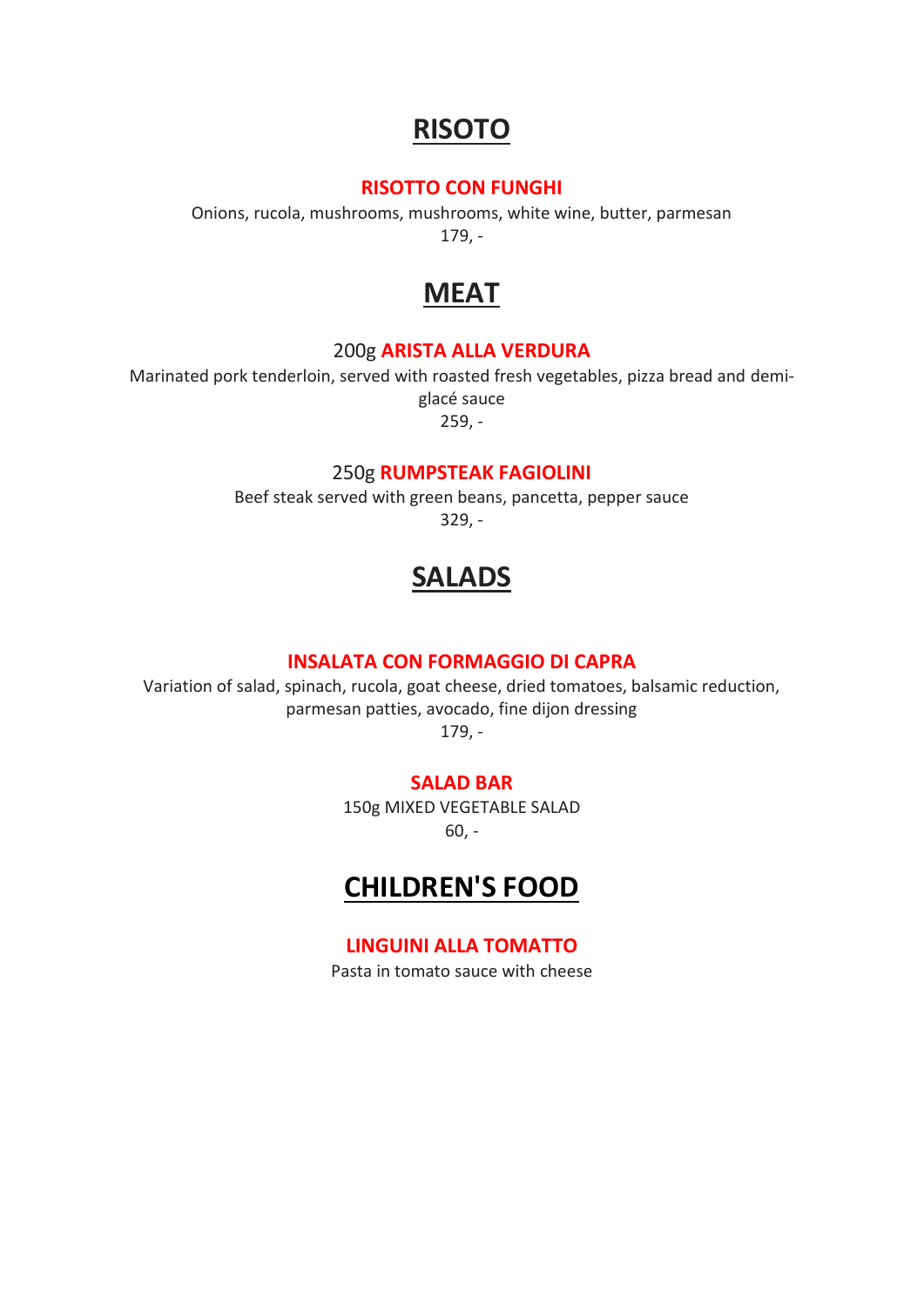## **PIZZA**

| Margherita – tomaty, mozzarella, bazalka (1,3,7,)                                         | $130 -$ |
|-------------------------------------------------------------------------------------------|---------|
| Prosciutto - tomaty, mozzarella, šunka od kosti (1,3,7,)                                  | $140,-$ |
| Quattro Formaggio – Smetana, mozzarella, gorgonzola, grana Padano, asiago(1,3,7,) 170,-   |         |
| Salami Picante – tomaty, mozzarella, ventricina(1,3,7,)                                   | $155,-$ |
| Hawai - tomaty, mozzarella, šunka od kosti, ananas(1,3,7,)                                | $160,-$ |
| Funghi Porcini smetana, mozzarella, žampiony, vejce, rukola(1,3,7,)                       | $160 -$ |
| Tonno -tomaty, mozzarella, tuňák, červená cibule, cherry rajče(1,3,7,) 170,-              |         |
| Pancetta - tomaty, mozzarella, pancetta, grana padano(1,3,7,)                             | $170 -$ |
| Capriciossa- tomaty, mozzarella, šunka od kosti, žampiony, artyčoky olivy(1,3,7,)         | $170 -$ |
| Quattro stagioni - 1/4 Prosciutto, 1/4 Margherita, 1/4 Capriciossa, 1/4 Marinara (1,3,7,) | $170 -$ |

| Margherita - tomatoes, mozzarella, basil (1,3,7,)                                         | $130, -$ |
|-------------------------------------------------------------------------------------------|----------|
| Prosciutto - tomatoes, mozzarella, ham from bones (1,3,7,)                                | $140. -$ |
| Quattro Formaggio - Cream, mozzarella, gorgonzola, grana padano, asiago (1,3,7,) 170, -   |          |
| Salami Picante - tomatoes, mozzarella, ventricina (1,3,7,)                                | $155, -$ |
| Hawai - tomatoes, mozzarella, ham from bone, pineapple (1,3,7,)                           | $160,-$  |
| Funghi Porcini - cream, mozzarella, mushrooms, eggs, rucola (1,3,7,)                      | $160, -$ |
| Tomato tomatoes, mozzarella, tuna, red onion, cherry tomato (1,3,7,)                      | $170,-$  |
| Pancetta - tomatoes, mozzarella, pancetta, grana padano (1,3,7,)                          | $170, -$ |
| Capriciosa, mozzarella, ham from bone, mushrooms, artichoke, olives (1,3,7,)              | $170, -$ |
| Quattro stagioni - 1/4 Prosciutto, 1/4 Margherita, 1/4 Capriciossa, 1/4 Marinara (1,3,7,) | $170 -$  |

# NEALKOHOLICKÉ NÁPOJE

| 0,5L TOMA NEPERLIVÁ                  | $40,-$      |
|--------------------------------------|-------------|
| 0,5L BONAQUA JEMNĚ PERLIVÁ           | $40,-$      |
| 0,5L TONIC WATER                     | $50,-$      |
| 0,5 L EVERVESS GINGER ALE            | $50,-$      |
| 0,20L LIPTON CITRON, BROSKEV, ZELENÝ | $50,-$      |
| ČAJ                                  |             |
| 0,5L JUICE                           | $50,-$      |
| 0,5L PEPSI                           | $50,-$      |
| 0,25L RED BULL                       | $80,-$      |
| Domácí limonáda DLE NABÍDKY 0,31     | $45,-/65,-$ |
|                                      |             |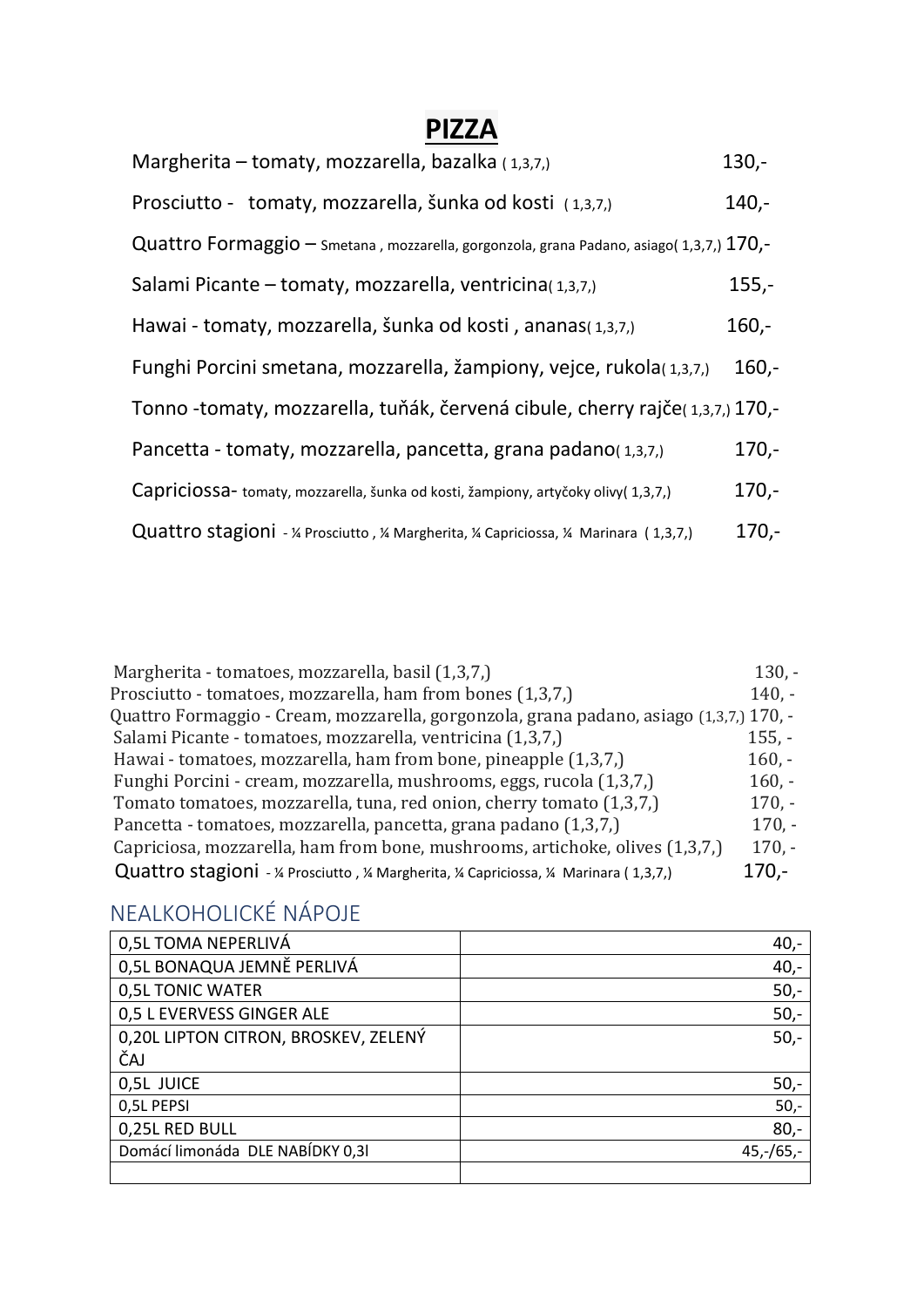| 0,5L 0,3L Točená malinovka       | $0,5/30,-0,318,-$ |
|----------------------------------|-------------------|
| <b>PIVO</b>                      |                   |
| 0,50L TOČENÉ PLZEŇ               | $60 -$            |
| 0,40L TOČENÝ CIDER               | $60 -$            |
| 0,50L BIREL PLECH                | $40,-$            |
| VÍNO / WINES                     |                   |
| 0,1L PINOT GRIGIO BÍLÉ ROZLÉVANÉ | $35 -$            |
| 0.11 MERLOT ČERVENÉ ROZLÉVANÉ    | $25 -$            |

| 0,1L MERLOT ČERVENÉ ROZLÉVANÉ |  |
|-------------------------------|--|
| 0,1L PROSECCO ROZLÉVANÉ       |  |
| 0,2L LOLEA SANGRIE            |  |
|                               |  |

#### SEKT A CHAMPAGNE

| 0,75L PROSSECO FRESCHELLO BRUT      | $280 -$ |
|-------------------------------------|---------|
| 0,75L PROSSECO FRESCHELLO ROSÉ      | $280 -$ |
| 0,75L PROSSECO BOSCA FIVE STAR BRUT | $380 -$ |
| 0,75L LOLEA SANGRIA                 | $330,-$ |
| APERITIVY                           |         |
| <b>4CL APEROL</b>                   | $70,-$  |
|                                     |         |
| VODKA 4CL                           |         |
| <b>AMUDSEN</b>                      | $60,-$  |
| <b>GIN 4CL</b>                      |         |
| Gordon Gin                          | $60 -$  |
| <b>RUM</b>                          |         |
| <b>MORGAN WHITE RUM</b>             | $60 -$  |
| <b>CAPTAIN MORGAN SPICED</b>        | $60 -$  |
| <b>IRISH WHISKY 4CL</b>             |         |
| <b>JAMESON</b>                      | $80 -$  |
| AMERICAN WHISKY A BOURBON 4CL       |         |
| <b>JACK DANIEL'S</b>                | $105,-$ |
| DESTILÁTY 4CL/DESTILATES            |         |
| <b>BECHEROVKA</b>                   | $70,-$  |
| JÄGERMEISTER                        | $80 -$  |

# TEPLÉ NÁPOJE

| <b>RISTRETTO</b>          | 50,      |
|---------------------------|----------|
| <b>ESPRESSO</b>           | 50,<br>- |
| <b>ESPRESSO LUNGO</b>     | 50,      |
| <b>ESPRESSO AMERICANO</b> | 50,      |